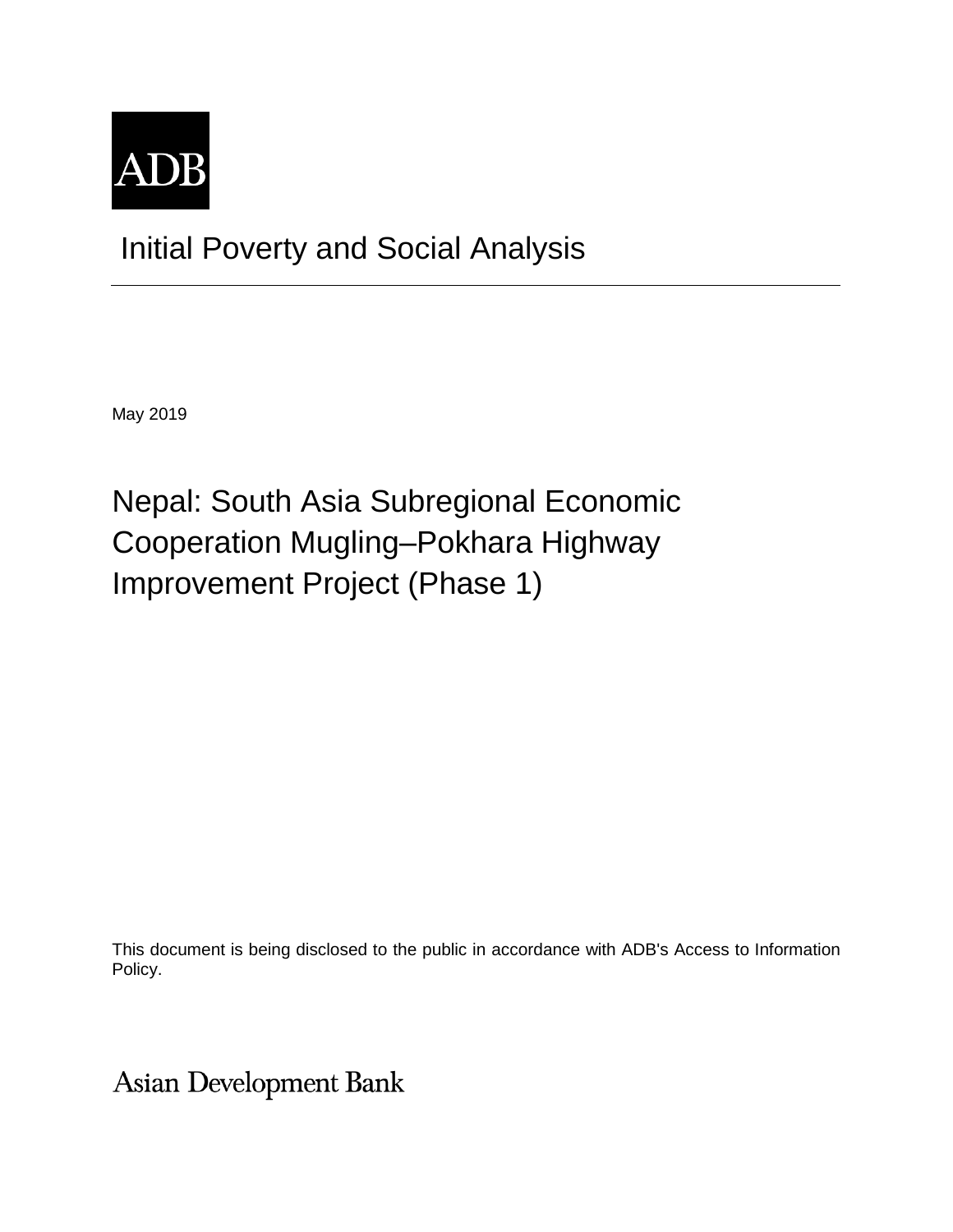### **CURRENCY EQUIVALENTS**

(as of 24 May 2019)

| Currency unit | $\overline{\phantom{0}}$ | Nepalese Rupee (NRe/NRs) |
|---------------|--------------------------|--------------------------|
| NRe1.00       | $=$                      | \$0.008924               |
| \$1.00        | $=$                      | NRs112.06                |

#### **ABBREVIATIONS**

| <b>ADB</b>   | Asian Development Bank                      |
|--------------|---------------------------------------------|
| <b>DOR</b>   | Department of Roads                         |
| km           | kilometer                                   |
| <b>SASEC</b> | South Asia Subregional Economic Cooperation |
| <b>SPS</b>   | <b>Safeguard Policy Statement</b>           |
| <b>SRN</b>   | strategic road network                      |
| TA           | technical assistance                        |

### **NOTE**

The fiscal year (FY) of the Government of Nepal ends on 15 July. "FY" before a calendar year denotes the year in which the fiscal year ends, e.g., FY2019 ends on 15 July 2019.

In preparing any country program or strategy, financing any project, or by making any designation of or reference to a particular territory or geographic area in this document, the Asian Development Bank does not intend to make any judgments as to the legal or other status of any territory or area.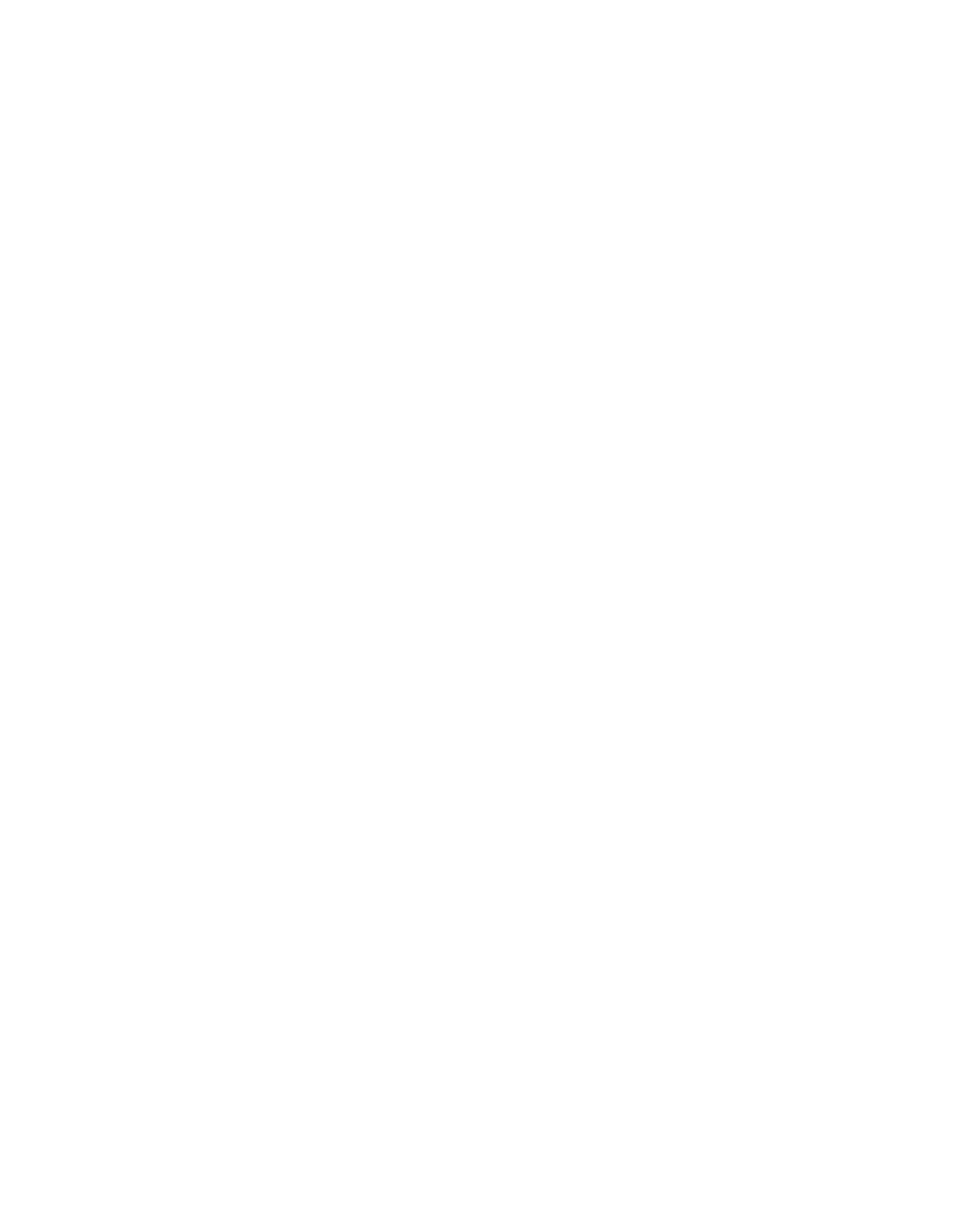## **INITIAL POVERTY AND SOCIAL ANALYSIS**

| Country:          | Nepal        |             | Project Title:   South Asia Subregional Economic<br>Cooperation Mugling-Pokhara<br>Highway Improvement Project (Phase |
|-------------------|--------------|-------------|-----------------------------------------------------------------------------------------------------------------------|
| Lending/Financing | Project loan | Department/ | South Asia Department/Transport and                                                                                   |
| Modality:         |              | Division:   | <b>Communications Division</b>                                                                                        |

#### **I. POVERTY IMPACT AND SOCIAL DIMENSIONS**

#### **A. Links to the National Poverty Reduction Strategy and Country Partnership Strategy**

As a landlocked country with more than 70% mountainous terrain, land transport plays a key role in Nepal's economic and social development. Road transport accounts for almost 90% of the country's passenger and freight transport. Thus, the government has placed a high priority in improving access and expanding the strategic road network (SRN) in its Fourteenth Plan for FY2017–FY2019.

The project is designed to improve the capacity, reliability, and safety of road linkages from Pokhara, the second largest city of Nepal and a major tourist hub, to Mugling, a central junction of the SRN that further links to Kathmandu, Nepal's administrative and economic capital, and Bharatpur, Nepal's fourth most populous city. The project is consistent with the strategic objectives set out in the country partnership strategy (2013–2017), which was extended until 2019, and the country operation business plan (2019– 2021), which aims at enhancing connectivity to facilitate economic growth.

#### **B. Poverty Targeting**

 $\boxtimes$ General intervention  $\Box$ Individual or household (TI-H)  $\Box$ Geographic (TI-G)  $\Box$ Non-income MDGs (TI-M1, M2, etc.)

The last 2010/2011 Nepal Living Standard Survey (NLSS) shows that 25% of Nepali people live below the absolute poverty line. Based on the Annual Household Survey 2015/2016, the literacy rate of the population of ages 5 years and above is 65.9%. The male literacy rate is 74.2% and the female literacy rate is 58.2%. The proposed project will improve infrastructure supporting the economic development of communities in the project area, as well as cross-border exchanges. At a regional level, economic activity stemming from agriculture, industries, energy, tourism, and cross-border trade will benefit due to improved connectivity. At a local level, communities will have improved access to commercial, public, and social services such as schools and health facilities. The induced impacts on economic growth and the delivery of social services will in turn contribute to poverty alleviation.

#### **C. Poverty and Social Analysis**

1. *Key issues and potential beneficiaries.* The primary project beneficiaries are residents living in the districts crossed by the road. Other beneficiaries include entrepreneurs in the tourism, trade, agriculture, and industries, and recipients of improved access to basic social services.

2. *Impact channels and expected systemic changes.* The improved infrastructure will enhance access to markets, economic opportunities, as well as administrative, health, and educational facilities.

3. *Focus of (and resources allocated in) the transaction TA or due diligence.* The social impact assessment, which includes the review of involuntary resettlement impacts and gender dimension, is currently being carried out by the social experts of the design consultant team.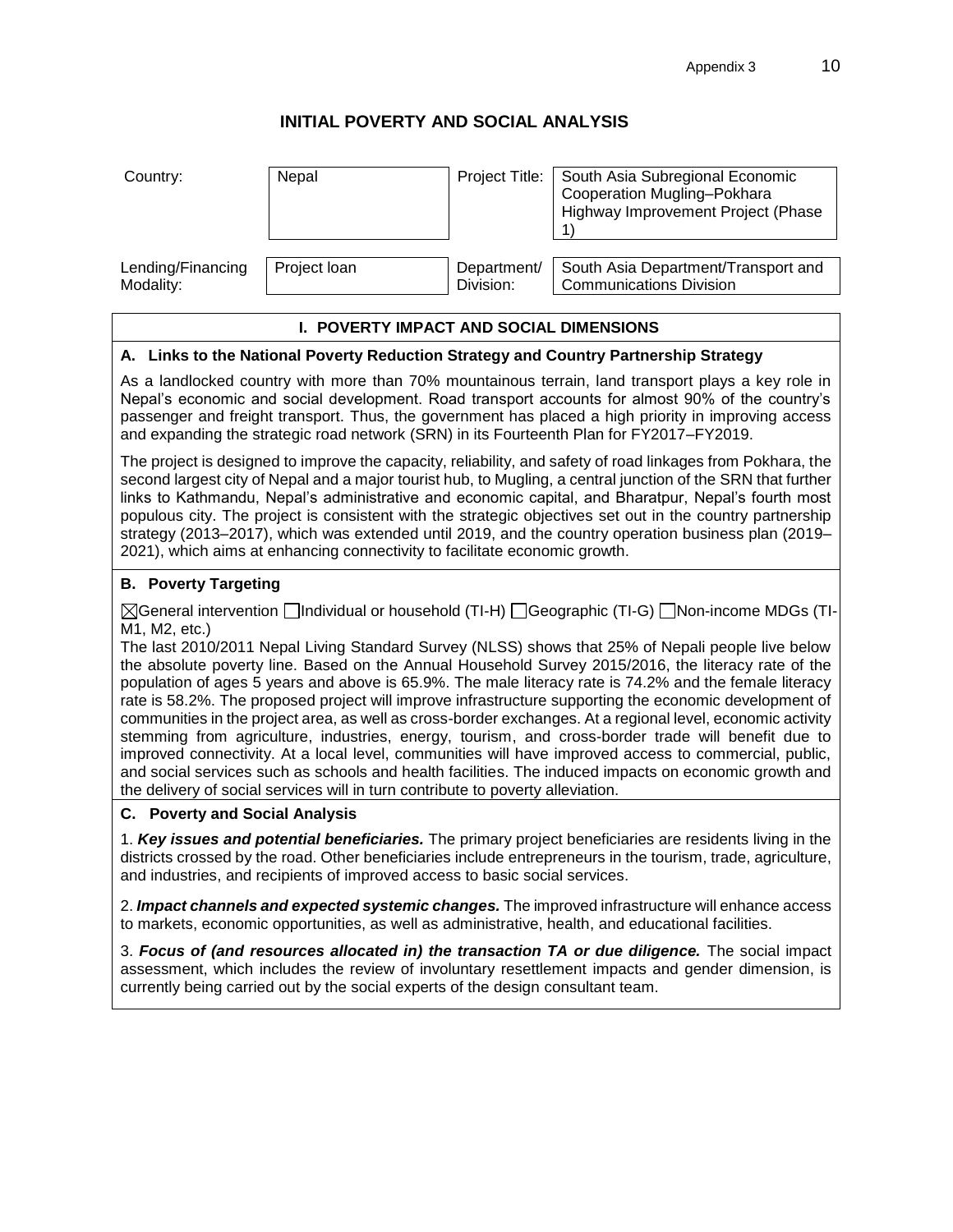# **II. GENDER AND DEVELOPMENT**

| 1. What are the key gender issues in the sector and/or subsector that are likely to be relevant to this                                                                                                                                                                                                                                                                                                                                                                                                                                                                                                                                                                                                                                          |
|--------------------------------------------------------------------------------------------------------------------------------------------------------------------------------------------------------------------------------------------------------------------------------------------------------------------------------------------------------------------------------------------------------------------------------------------------------------------------------------------------------------------------------------------------------------------------------------------------------------------------------------------------------------------------------------------------------------------------------------------------|
| project or program?                                                                                                                                                                                                                                                                                                                                                                                                                                                                                                                                                                                                                                                                                                                              |
| At the project preparatory stage, sex-disaggregated data on relevant socioeconomic indicators will be<br>collected, with focus on the needs, demands, and constraints faced by the poor, women, and vulnerable<br>groups in the project area. The poverty and social assessment will evaluate the social risks associated<br>with the infrastructure project, like community road safety, HIV/AIDS, and human trafficking. The gender<br>analysis will provide opportunities to better understand the gender sensitivities of the infrastructure and<br>may identify risks that particularly affect women. The findings of this assessment will be translated into<br>mitigation and social enhancement measures included in the project design. |
| 2. Does the proposed project or program have the potential to contribute to the promotion of gender<br>equity and/or empowerment of women by providing women's access to and use of opportunities,<br>services, resources, assets, and participation in decision making?<br>$\boxtimes$ Yes<br>l No<br>The project is expected to improve women's connectivity and as such their access to services and<br>economic opportunities. A gender action plan will be developed during appraisal.                                                                                                                                                                                                                                                      |
| 3. Could the proposed project have an adverse impact on women and/or girls or widen gender inequality?                                                                                                                                                                                                                                                                                                                                                                                                                                                                                                                                                                                                                                           |
| $\boxtimes$ Yes $\Box$ No<br>The project's adverse impacts on women will relate to involuntary resettlement impacts and other social<br>impacts during project construction stage. The project will not widen gender inequality.                                                                                                                                                                                                                                                                                                                                                                                                                                                                                                                 |
| 4. Indicate the intended gender mainstreaming category:                                                                                                                                                                                                                                                                                                                                                                                                                                                                                                                                                                                                                                                                                          |
| $\Box$ GEN (gender equity)<br>EGM (effective gender mainstreaming)<br>$\mathsf{L}$                                                                                                                                                                                                                                                                                                                                                                                                                                                                                                                                                                                                                                                               |
| $\boxtimes$ SGE (some gender elements)<br>NGE (no gender elements)<br>$\perp$                                                                                                                                                                                                                                                                                                                                                                                                                                                                                                                                                                                                                                                                    |
|                                                                                                                                                                                                                                                                                                                                                                                                                                                                                                                                                                                                                                                                                                                                                  |
| <b>PARTICIPATION AND EMPOWERMENT</b><br>Ш.                                                                                                                                                                                                                                                                                                                                                                                                                                                                                                                                                                                                                                                                                                       |
| 1. Who are the main stakeholders of the project, including beneficiaries and negatively affected people?<br>Identify how they will participate in the project design.                                                                                                                                                                                                                                                                                                                                                                                                                                                                                                                                                                            |
| District residents, business owners along the corridor, and those working in the trade and agricultural<br>sectors, as well as Department of Roads (DOR) and local officials are the key stakeholders of the project.                                                                                                                                                                                                                                                                                                                                                                                                                                                                                                                            |
| 2. How can the project contribute (in a systemic way) to engaging and empowering stakeholders and<br>beneficiaries, particularly, the poor, vulnerable, and excluded groups? What issues in the project design<br>require participation of the poor and excluded?                                                                                                                                                                                                                                                                                                                                                                                                                                                                                |
| Consultations and focus group discussions are being conducted to obtain the views of the community,<br>in particular women and the vulnerable, about the project and its potential impacts such as involuntary<br>resettlement, road safety, HIV/AIDS, and human trafficking.                                                                                                                                                                                                                                                                                                                                                                                                                                                                    |
| 3. What are the key, active, and relevant civil society organizations in the project area? What is the level<br>of civil society organization participation in the project design?                                                                                                                                                                                                                                                                                                                                                                                                                                                                                                                                                               |
| H Information generation and sharing<br><b>H</b> Consultation<br><b>M</b> Collaboration<br>L Partnership                                                                                                                                                                                                                                                                                                                                                                                                                                                                                                                                                                                                                                         |
| 4. Are there issues during project design for which participation of the poor and excluded is important?<br>What are they and how should they be addressed?<br>$\boxtimes$ Yes<br>    No<br>Vulnerable persons impacted by involuntary resettlement will benefit from additional resettlement<br>assistance measures that will be outlined in the resettlement plan. Road safety awareness campaigns to<br>the communities will have measures for populations that are particularly at risk such as children.                                                                                                                                                                                                                                    |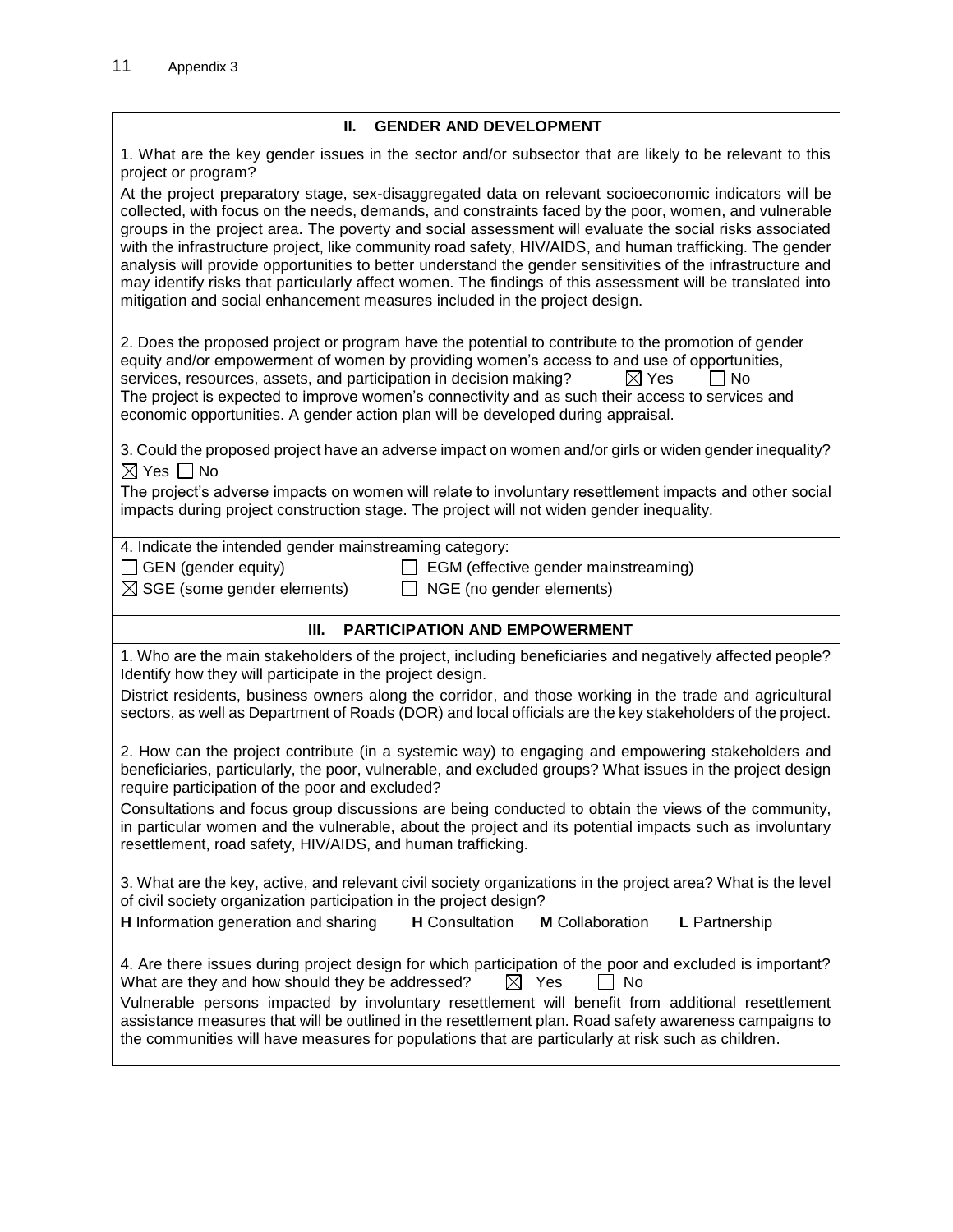| IV.<br><b>SOCIAL SAFEGUARDS</b>                                                                                                                                                                                                                                                                                                                                                                                                                                                                                                                                                                                                                                                                                                                                                                                                                                                                   |  |  |  |  |  |
|---------------------------------------------------------------------------------------------------------------------------------------------------------------------------------------------------------------------------------------------------------------------------------------------------------------------------------------------------------------------------------------------------------------------------------------------------------------------------------------------------------------------------------------------------------------------------------------------------------------------------------------------------------------------------------------------------------------------------------------------------------------------------------------------------------------------------------------------------------------------------------------------------|--|--|--|--|--|
| A. Involuntary Resettlement Category $\boxtimes$ A $\Box$ B<br>□ C<br>_l FI                                                                                                                                                                                                                                                                                                                                                                                                                                                                                                                                                                                                                                                                                                                                                                                                                       |  |  |  |  |  |
| 1. Does the project have the potential to involve involuntary land acquisition resulting in physical and<br>$\boxtimes$ Yes<br>$\Box$ No<br>economic displacement?<br>It is expected that the project will have significant impacts and will be categorized A. The project will be<br>carried out in the existing right of way of DOR with significant encroachment. About 860 households and<br>4,200 people, including 35 vulnerable households, are expected to be impacted. Land acquisition is<br>limited, with about 1.2 hectares to be acquired.                                                                                                                                                                                                                                                                                                                                           |  |  |  |  |  |
| 2. What action plan is required to address involuntary resettlement as part of the transaction TA or due<br>diligence process?                                                                                                                                                                                                                                                                                                                                                                                                                                                                                                                                                                                                                                                                                                                                                                    |  |  |  |  |  |
| $\boxtimes$ Resettlement plan<br><b>Resettlement framework</b><br>Social impact matrix<br>Environmental and social management system arrangement<br>None                                                                                                                                                                                                                                                                                                                                                                                                                                                                                                                                                                                                                                                                                                                                          |  |  |  |  |  |
| <b>B. Indigenous Peoples Category</b> $\Box$ A $\Box$ B $\boxtimes$ C  <br>_l FI                                                                                                                                                                                                                                                                                                                                                                                                                                                                                                                                                                                                                                                                                                                                                                                                                  |  |  |  |  |  |
| 1. Does the proposed project have the potential to directly or indirectly affect the dignity, human rights,<br>livelihood systems, or culture of indigenous peoples?<br>Π Yes<br>$\boxtimes$ No<br>Available initial assessment indicates that there are no communities along the proposed road project<br>that may be considered as indigenous people under the SPS. This assessment will be confirmed<br>during project appraisal.                                                                                                                                                                                                                                                                                                                                                                                                                                                              |  |  |  |  |  |
| 2. Does it affect the territories or natural and cultural resources indigenous peoples own, use, occupy, or<br>claim, as their ancestral domain?<br>$\Box$ Yes<br>$\boxtimes$ No                                                                                                                                                                                                                                                                                                                                                                                                                                                                                                                                                                                                                                                                                                                  |  |  |  |  |  |
| 3. Will the project require broad community support of affected indigenous communities?<br>$\Box$ Yes<br>$\boxtimes$ No                                                                                                                                                                                                                                                                                                                                                                                                                                                                                                                                                                                                                                                                                                                                                                           |  |  |  |  |  |
| 4. What action plan is required to address risks to indigenous peoples as part of the transaction TA or<br>due diligence process?                                                                                                                                                                                                                                                                                                                                                                                                                                                                                                                                                                                                                                                                                                                                                                 |  |  |  |  |  |
| Indigenous peoples plan<br>Indigenous peoples planning framework<br>Social impact matrix<br>$\perp$<br>$\boxtimes$ None<br>Environmental and social management system arrangement                                                                                                                                                                                                                                                                                                                                                                                                                                                                                                                                                                                                                                                                                                                 |  |  |  |  |  |
| V.<br>OTHER SOCIAL ISSUES AND RISKS                                                                                                                                                                                                                                                                                                                                                                                                                                                                                                                                                                                                                                                                                                                                                                                                                                                               |  |  |  |  |  |
| 1. What other social issues and risks should be considered in the project design?<br>L Creating decent jobs and employment<br>M Adhering to core labor standards L Labor retrenchment<br>M Spread of communicable diseases, including HIV/AIDS M Increase in human trafficking<br>L Increase in unplanned migration M Increase in vulnerability to natural disasters<br><b>L</b> Affordability<br>L Creating political instability L Creating internal social conflicts M Others: community road safety                                                                                                                                                                                                                                                                                                                                                                                           |  |  |  |  |  |
| 2. How are these additional social issues and risks going to be addressed in the project design?<br>The project will improve an existing corridor. The increase in hazards of communicable diseases and<br>human trafficking is thus expected to be marginal but may be exacerbated by more road traffic and easier<br>interregional movements. The project may lead to the risks of noncompliance to core labor standards<br>and road safety hazards to the community along the corridor. The project is likely to increase landslide,<br>and adequate mitigation measures will be included in the initial environmental examination, and the<br>capacity of the executing agency will be enhanced through the attached technical assistance. These<br>risks will be assessed during project preparation to identify mitigation measures, and will be fully<br>considered in the project design. |  |  |  |  |  |